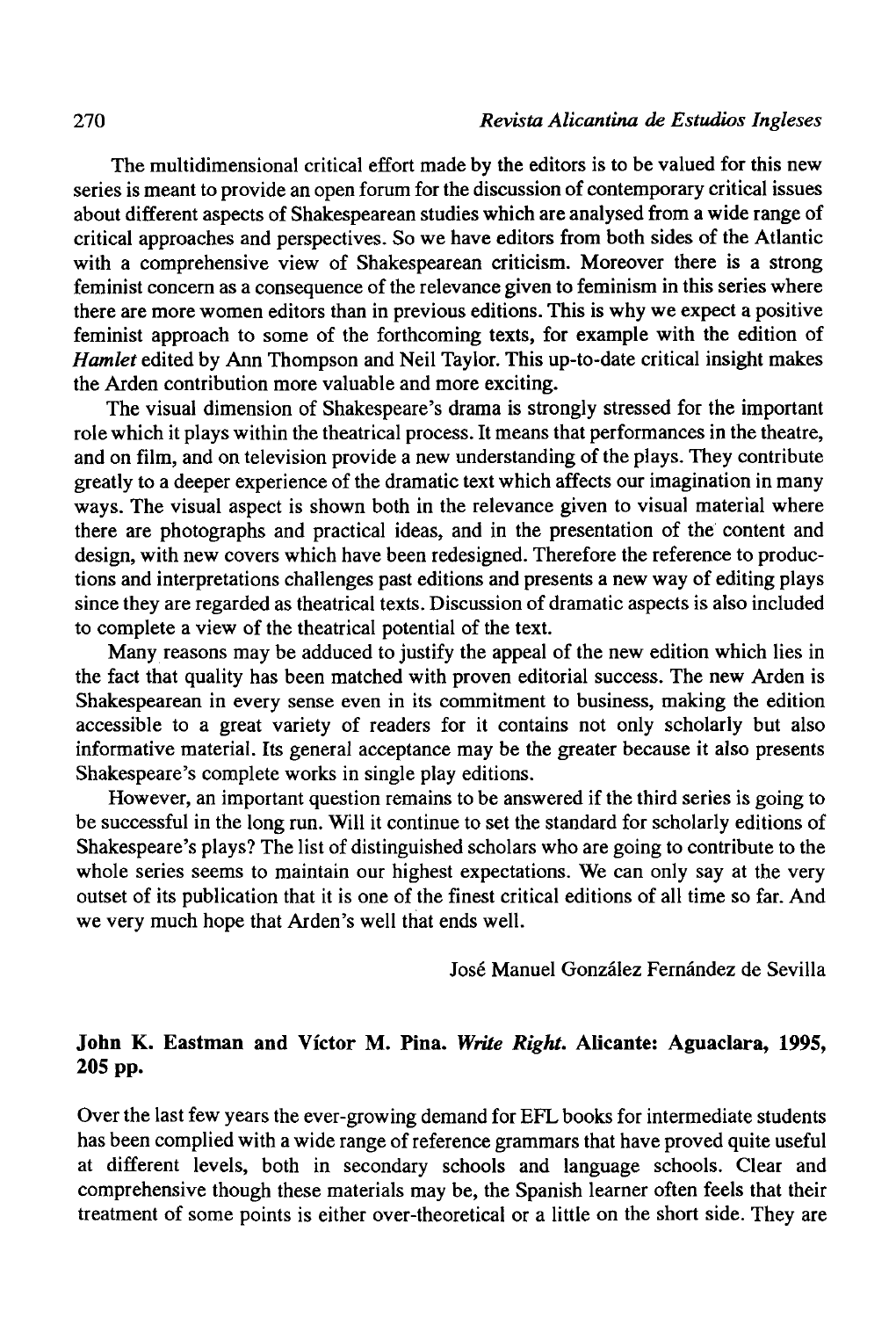## *Reviews* 271

written with different users in mind and, accordingly, their approach bypasses a number of practical problems that are specific to Spanish speakers. Of course, teachers are fully aware of these problems. As soon as they start correcting any written work they realise that the vast majority of errors are brought about by interlingual transfers from Spanish into English, as the student's performance is continually dominated by his or her mother tongue. Whether they like it or not, this means that some reflection on the cross-linguistic similarities and differences between the two systems involved is deemed necessary, and this is not easily tackled by resorting to the traditional grammar book.

Such a cross-linguistic approach, based on contrastive analysis, constitutes the very essence of the book under review. Being conceived as a dictionary of the most common errors, it draws on the assumption that mistakes contain valuable information on the various strategies that Spanish students employ when they set pen to paper. In the introduction such mistakes are classed according to their nature, namely conceptual nonequivalence between languages, fanciful coinages, false friends, over-generalizations, literal translations, and so forth. They are also assigned labels that help the student identify the kind of trouble spot that each entry presents.

The first section, appropriately entitled "Rules of thumb," is a user-friendly A to z of grammatical and word-usage guidelines. Its headings are arranged by title (i.e. *a and an; after and before; ago and before; ago, for and since;* etc.) and contain a simple explanation of the point that is treated, followed by illuminating examples and typical mistakes that can be caused due to verbatim translation. It is worth noting that metalanguage is used sparingly throughout the book and, wherever possible, it is replaced by tips or "hatpegs" in the form of simple rules that assist memorization. Thus, under the heading of *as and like* the hatpeg is "like + noun phrase or pronoun/as + verb phrase," and the entry on *past tenses* is introduced with the basic principie "do not use the past continuous without another past (or past perfect) in the same sentence." These golden rules are supplemented, where relevant, with usage notes that clarify some obscure points of grammar and advise the student to avoid hairsplitting (e.g. *should* vs. *ought to).* In this respect, one can only praise the authors for their choice of omissions. Far from detracting the pedagogical merit of this book, it definitely contributes to make grammar more accessible to intermedíate learners.

Also in this section, the authors cali attention to the different renderings of Spanish *sin, que/lo que, (no) tener que,* etc., which are a frequent source of errors. Punctuation, capitalization, and consonant doubling and reduplication are also itemised and explained in detail with enlightening rules of thumb. Perhaps one of the most remarkable accomplishments in this section is the treatment of hyphenation and syllabic división, as these particular items are very often overlooked in orthodox grammars.

Section 2, "Class," contains a listing of 34 mixed errors and problem areas which reinforces some of the points that are treated elsewhere in the book. A few entries are devoted to the most common deviations that can be encountered at sentence level due to Spanish interference, such as postposition and inflection of adjectives *(\*this night so*   $special \rightarrow this$  *very special night; \*more easy*  $\rightarrow$  *easier*) and transfer of cleft patterns (\**it was then when*  $\rightarrow$  *it was then that*). There are also some entries that deal with lexical howlers that arise from paronymic influence (\**considerated -> considerate*), corrections